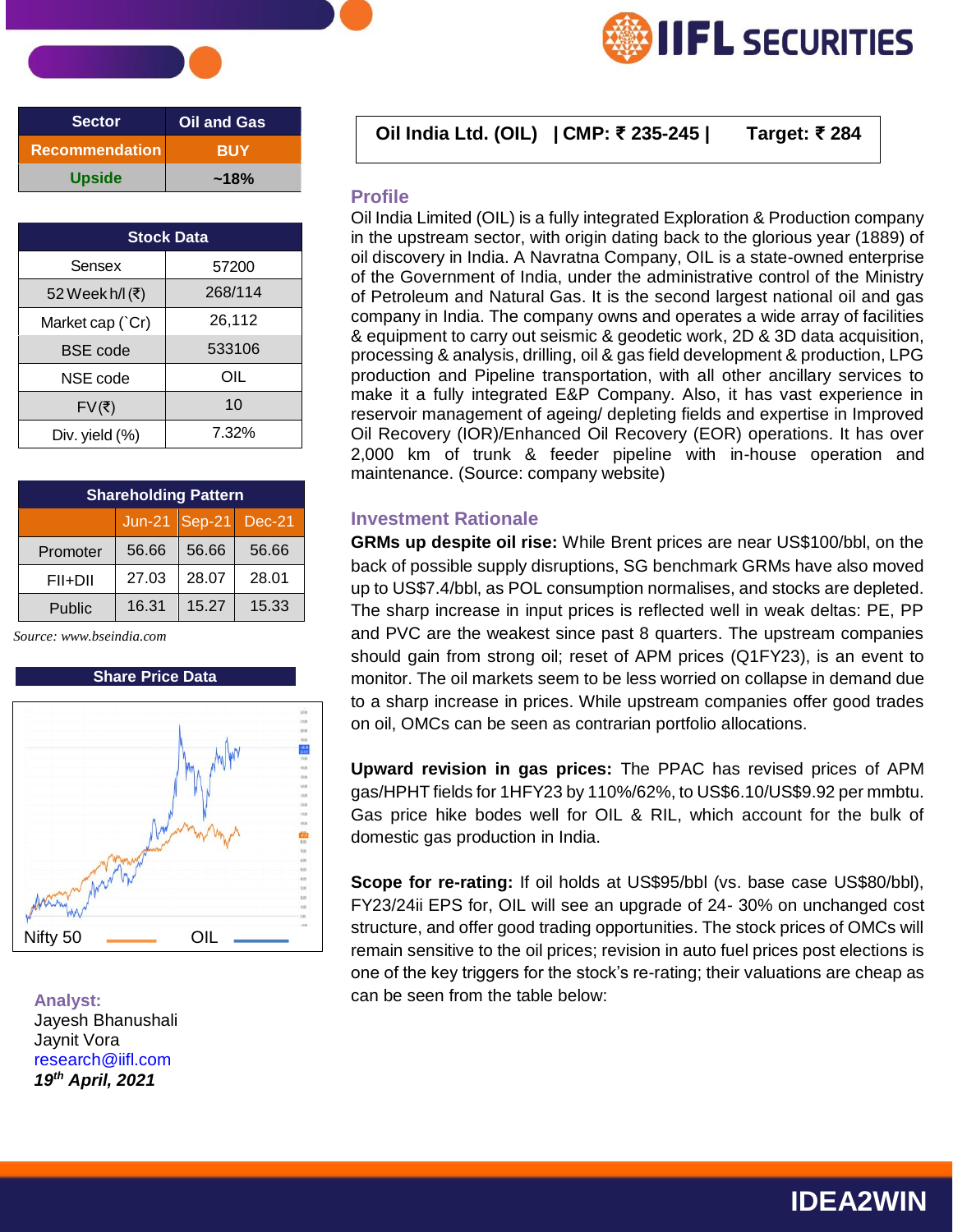

| Upstream companies trade cheap |                   |       |         |
|--------------------------------|-------------------|-------|---------|
|                                | <b>FY23ii EPS</b> | P/E   | Div yld |
| ONGC                           | 46                | 3.57  | 10.98%  |
| OIL                            | 77                | 3.10  | 7.32%   |
| RIL                            | 111               | 23.75 | 0.32%   |
| Source: Company, IIFL Research |                   |       |         |



**OPEC supply to lag:** With the opening up of the economies post-Covid, the demand for crude is likely to stay elevated. With OPEC's supply growth likely to lag the demand growth of crude globally and the rising geopolitical tensions not reducing, we expect Brent to sustain at higher levels. Brent crude is trading at ₹110/barrel, and this bodes well for Oil India. Even though there are no sanctions placed on Russian oil and gas, many companies have shunned Russian oil as there are high uncertainties regarding insurance, shipping, etc. Hence, we expect the crude prices to rise in the near term.

**Increased oil production:** The company's crude oil production is expected to increase to 3.6mmt in Fiscal 2023 and rise further to 4mmt by end of Fiscal 2024. This incremental production is to come from its existing production fields. The guidance for gas production is at 4bcm for Fiscal 2024 which would come from Baghjan.

### **Risks**

**Oil prices:** Extreme volatility in the Oil prices due to the Russia-Ukraine war can have an impact on the business.

**Covid:** If there are fresh lockdowns imposed due to rising covid cases in some parts of the country, the demand for oil might reduce and have an impact on the company.

**Regulatory changes:** If there is a sudden change in some regulations due to the ongoing war, it would further increase the geopolitical risks.

## **Outlook & Valuation:**

The demand for oil continues to be high as the economy recovers. With the supply side pressures due to the Russia-Ukraine war and OPEC supply growth likely to lag the global demand growth, the oil prices are likely to remain at elevated levels. The stock price of OIL is likely to be sensitive to oil prices, but with the revision of the auto fuel prices post the state elections is a key trigger for the stock's re-rating. If oil holds at US\$95/bbl (vs. base case US\$80/bbl), FY23/24ii EPS for OIL will see an upgrade of 24- 30% on unchanged cost structure, and offer good trading opportunities. With an attractive valuation of FY23 P/E at 3.10, OIL provides a good opportunity in turbulent times. Thus, we recommend a 'Buy' on the stock with a target of ₹284 for a 12-month period.